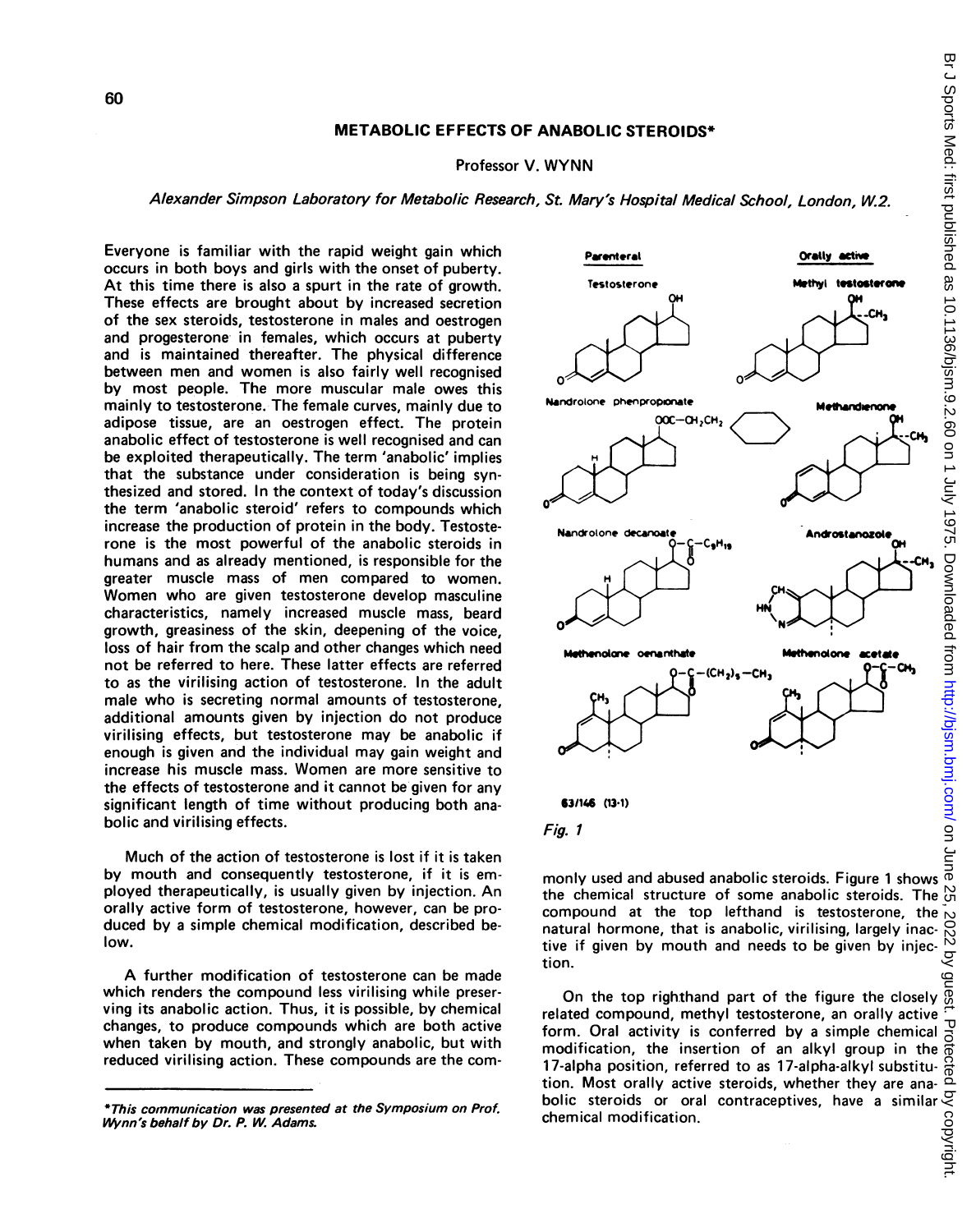61

This modification of testosterone not only produces an orally active compound which has the anabolic and virilising action of testosterone, but most significantly and, in my opinion, dangerously, it confers metabolic actions on this compound which are not possessed by the original hormone. This orally active compound, methyltestosterone, produces structural changes in the liver and in the liver's function which can be dangerous and even fatal.

A second modification renders the orally active methyltestosterone less virilising. It is the reduction of the steroid A ring in the 1/2 position. This compound, methandianone, or Dianabol (CIBA), is a widely used anabolic steroid. It possesses all the actions of methyltestosterone but is less virilising and can therefore be used by women who want the anabolic effect without the moustache, beard, hoarse voice etc. that goes with the use of methyltestosterone. <sup>I</sup> would stress, however, that Dianabol has all the metabolic disadvantages of methyltestosterone and after lengthy use is dangerous, as described later.

The removal of the 19-methyl group produces the so-called 19-nor steroids. This modification renders testosterone less virilising while retaining the full anabolic action. The compound illustrated here does not have a 17-alpha alkyl substitution and it is therefore necessary to give it by injection, so this compound is an injectable form of anabolic steroid. It produces an increase in muscle mass but is less virilising than testosterone. <sup>I</sup> would like to stress that as far as our investiga-



Let us look briefly at the anabolic effect produced by Dianabol in an underweight individual. Figure 2 shows a metabolic balance study carried out in an underweight girl consuming 3,000 calories a day on a high protein diet. She suffered from self-inflicted emaciation. For the first 10 days there was only a weakly positive nitrogen balance, but when the anabolic steroid, methanedianone, or Dianabol, was used the positivity of the nitrogen balance increased at least threefold and persisted for the 34 days of the drug's administration. There was an associated satisfactory gain in weight. When the drug was withdrawn the positive nitrogen balance ceased and no further weight gain occurred. These data show clearly the powerful anabolic effect of the steroid in this patient. A similar effect is shown in <sup>a</sup> second patient,. figure 3. This was <sup>a</sup> boy of 16 who was considerably underweight as the result of self-induced emaciation. Again the same effect is shown. On <sup>a</sup> 4,000 calorie <sup>a</sup> day diet and <sup>a</sup> very high protein intake there was only a modest positive nitrogen balance for the first 12 days of the study. When the anabolic steroid Dianabol was given there was also <sup>a</sup> threefold increase in the positivity of the nitrogen balance which persisted for the next 26 days while the drug was given. There was a very satisfactory gain in weight. When the drug was withdrawn weight gain ceased and the nitrogen balance became zero. Here again the patient exemplified a strongly anabolic effect of this orally active anabolic steroid.





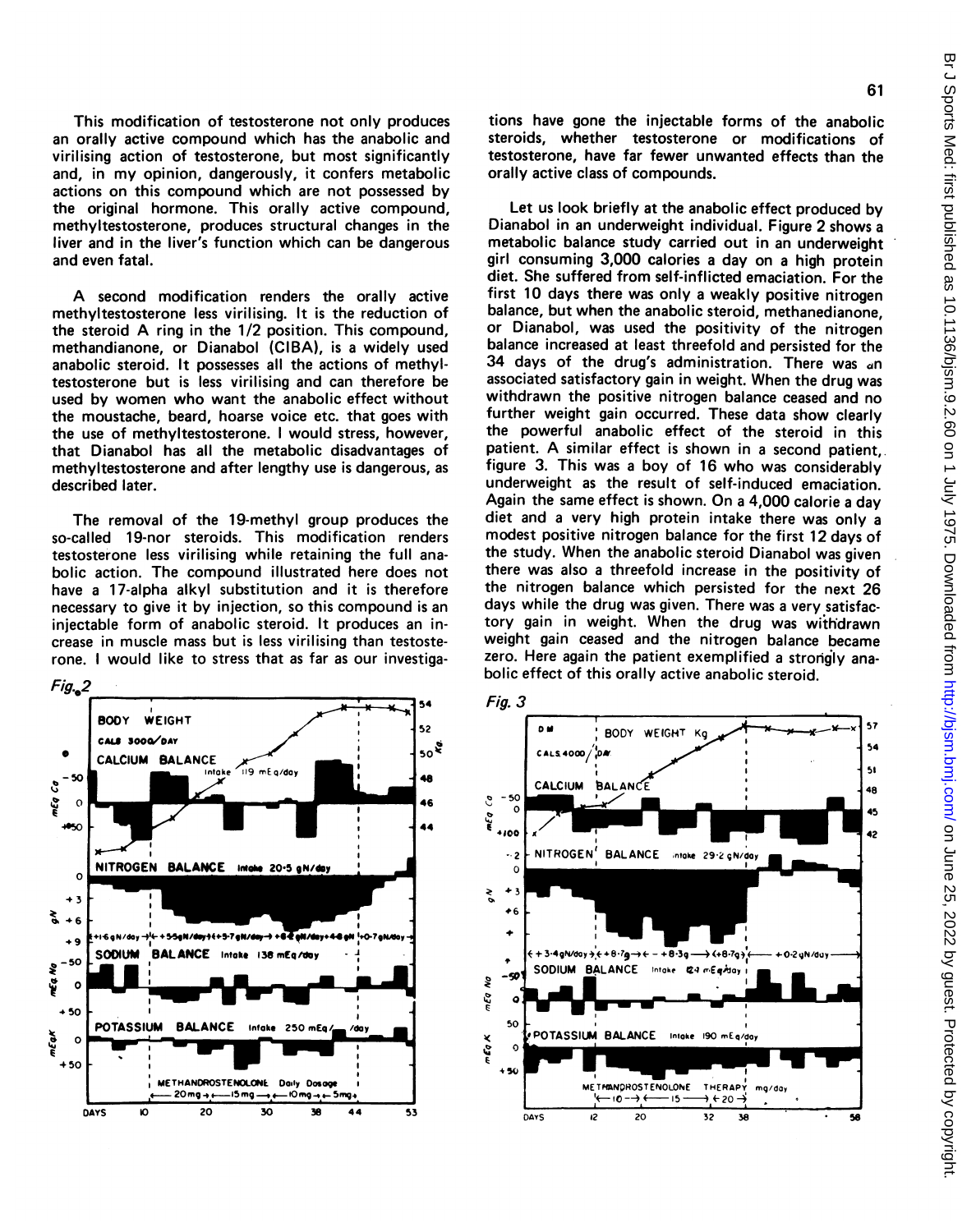With anabolic steroids there are unwanted side effects. The injectable forms of anabolic steroids produce few unwanted effects unless large amounts are given, in which case in women virilisation will occur. It is quite a different matter, however, with the orally active anabolic steroids. These show a host of unwanted effects and should really be regarded as highly dangerous compounds which should not be used except under careful medical supervision and even then they have only <sup>a</sup> restricted place in therapy. The orally active anabolic steroids are hepato-toxic and cause cholestatic jaundice. Long continued use may be associated with liver tumours, including cancer (Farrell 1975). It is, however, the potential atherogenic risk of these compounds that <sup>I</sup> wish to stress. The accelerated development of atherosclerosis which leads to heart disease, stroke and peripheral vascular disease can be anticipated when drugs cause disturbances in carbohydrate and lipid metabolism. The orally active anabolic steroids do this.



Figure 4 shows the effect of the *orally active* anabolic steroid, Dianabol, on oral glucose tolerance in a group of <sup>10</sup> healthy subjects. The drug produces <sup>a</sup> decided deterioration in glucose tolerance associated with a significant fall of the fasting blood sugar.

Figure 5 shows that intravenous glucose tolerance is significantly impaired by anabolic steroids such as Dianabol, in the same group of subjects. The mechanism of the impaired oral and intravenous glucose tolerance is not understood fully but is associated with marked insulin resistance as shown in Figure 6. In <sup>a</sup> group of 7 healthy subjects treated with 10 mg. a day of the anabolic steroid, Dianabol, <sup>a</sup> relatively low dose and much less than would be used for example by a male athlete wishing to gain weight, there is deterioration of the oral and intravenous glucose tolerance and, most strikingly  $$ a marked increase in insulin secretion associated with the use of this compound. One cannot look at this with

Fig. 5 The effect of methandienone on the intravenous glucose tolerance test.

Blood sugar increment



equanimity. Hyperinsulinism has been identified as a significant risk factor in the development of atherosclerosis, especially of the coronary arteries. The use of orally active anabolic steroids causes an unacceptable degree of hyperinsulinism. In Figure 7 one can note the  $\bar{N}$ interference with glucose tolerance which occurred in a  $\sigma$ healthy male aged 38 taking 20 mg. of Dianabol for 30 days. Not only was he rendered diabetic as judged by the glucose tolerance test, but his insulin secretion was very  $\frac{6}{9}$ greatly increased. It should be stressed that these meta-᠊ᠣ bolic changes may be symptomless although that does  $\overline{S}$  not mean that they are without longer term significance.  $\overline{S}$ not mean that they are without longer term significance.

Anabolic steroids exert profound effects also on lipid metabolism; hypertriglyceridaemia and hypercholesterol-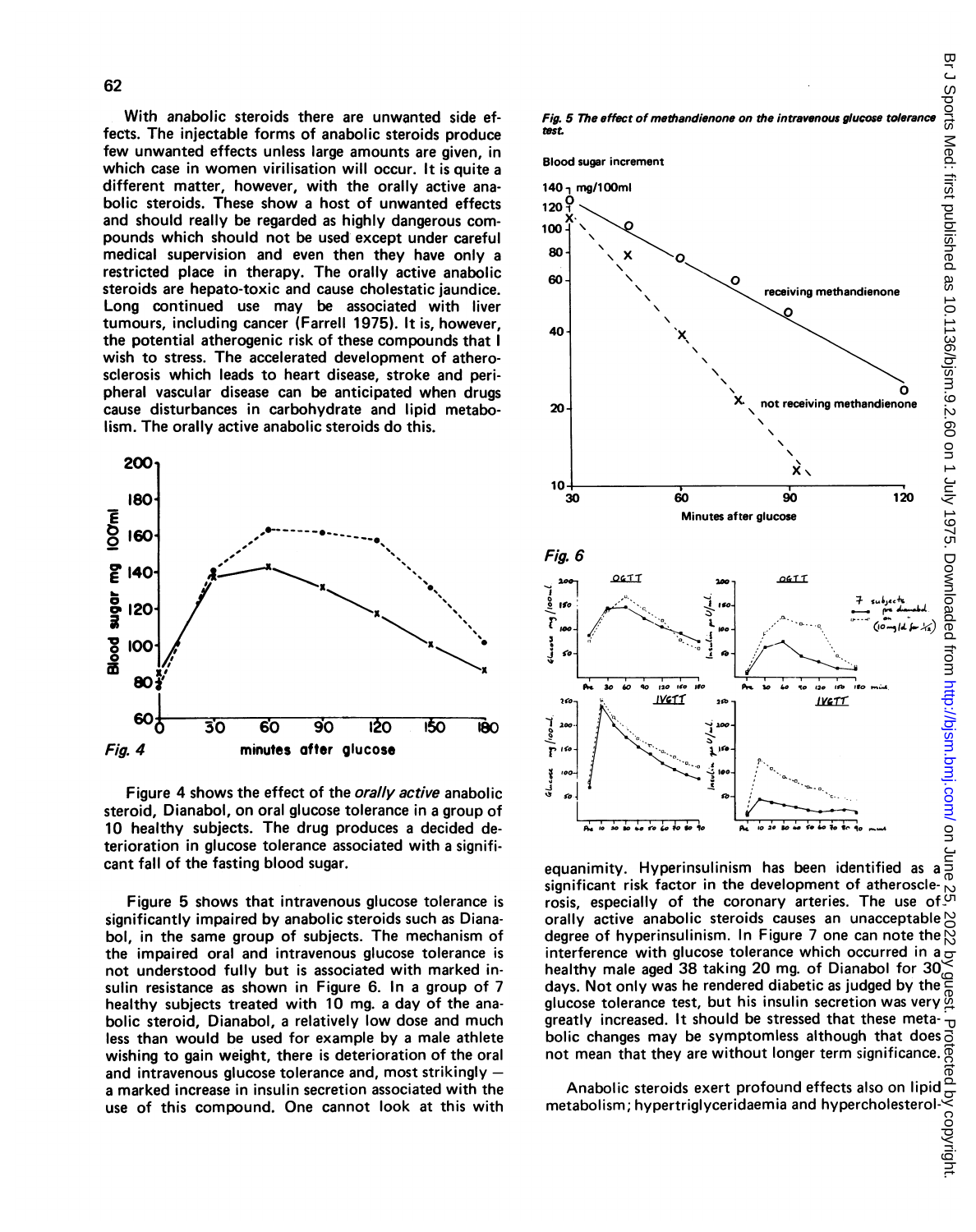

aemia have been identified as being risk factors predisposing to the development of ischaemic heart disease.



Figure 8 shows the results of a study on the kinetics of triglyceride metabolism carried out on five female volunteers who were given a small amount of Dianabol. One can see that there was a significant increase in the plasma triglyceride level, but more importantly there was a trebling of the rate of *production* of triglyceride. At the same time there was an increase in the rate of removal of both endogenous triglyceride as demonstrated by the fall in the Km, and exogenous triglyceride as shown in the next figure 9 which shows on the left hand side, the removal rate  $(K_2)$  of an intravenous load of a fat emulsion (intralipid). It can be seen that Dianabol increased the  $K_2$  in all subjects, and that this was associated with a significant rise in post-heparin lipolytic activity, which reflects the activity of the enzymes involved in the removal of triglyceride from the plasma in the peripheral tissues. The predominant effect of Dianabol upon the kinetics of triglyceride metabolism, however, was to increase triglyceride production as, in spite of the enhanced triglyceride removal, the circulating plasma levels of triglyceride were raised.

Carbohydrate and triglyceride metabolism are closely interrelated. Insulin increases the conversion of glucose





into triglyceride precursors. Figure 10 shows the close correlation between the peak plasma insulin responses observed during an oral glucose tolerance test and the triglyceride production rate in the five female volunteers studied before and then during Dianabol administration. and that hyperinsulinism, as induced by Dianabol, is associated with the highest rate of production of triglyceride.

While it may superficially seem to be satisfactory that a drug could increase both the production and removal of triglyceride there are theoretical reasons why this is really not an acceptable metabolic effect. Increased triglyceride production disturbs the metabolism of cholesterol and in susceptible individuals this may well lead to elevated cholesterol levels and atherosclerosis. The last figure, 11, shows such an effect occurring in a